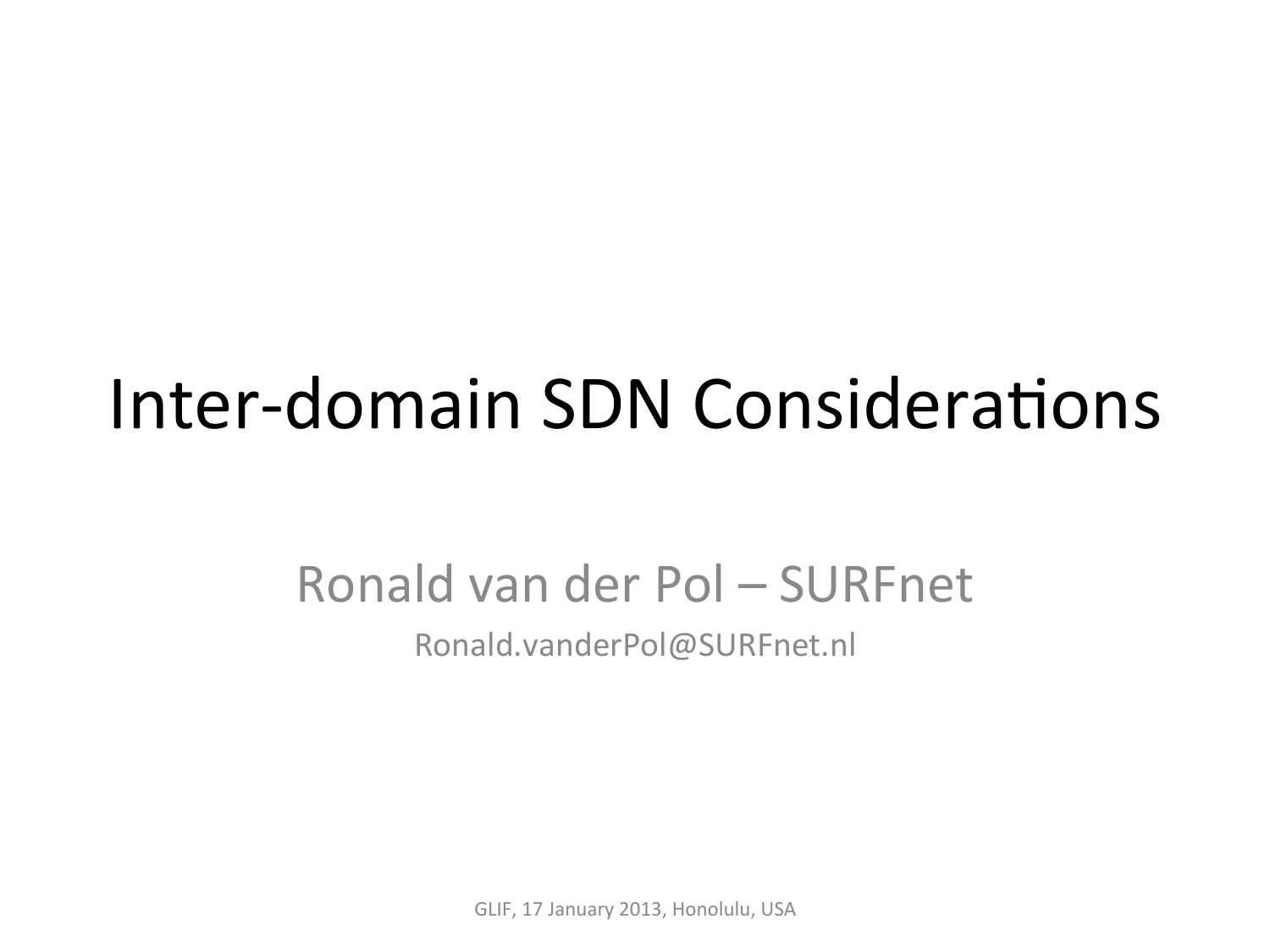- Distinguish between:
	- Use OpenFlow for state of the art NREN network
	- $-$  Provide an infrastructure for (OpenFlow) network research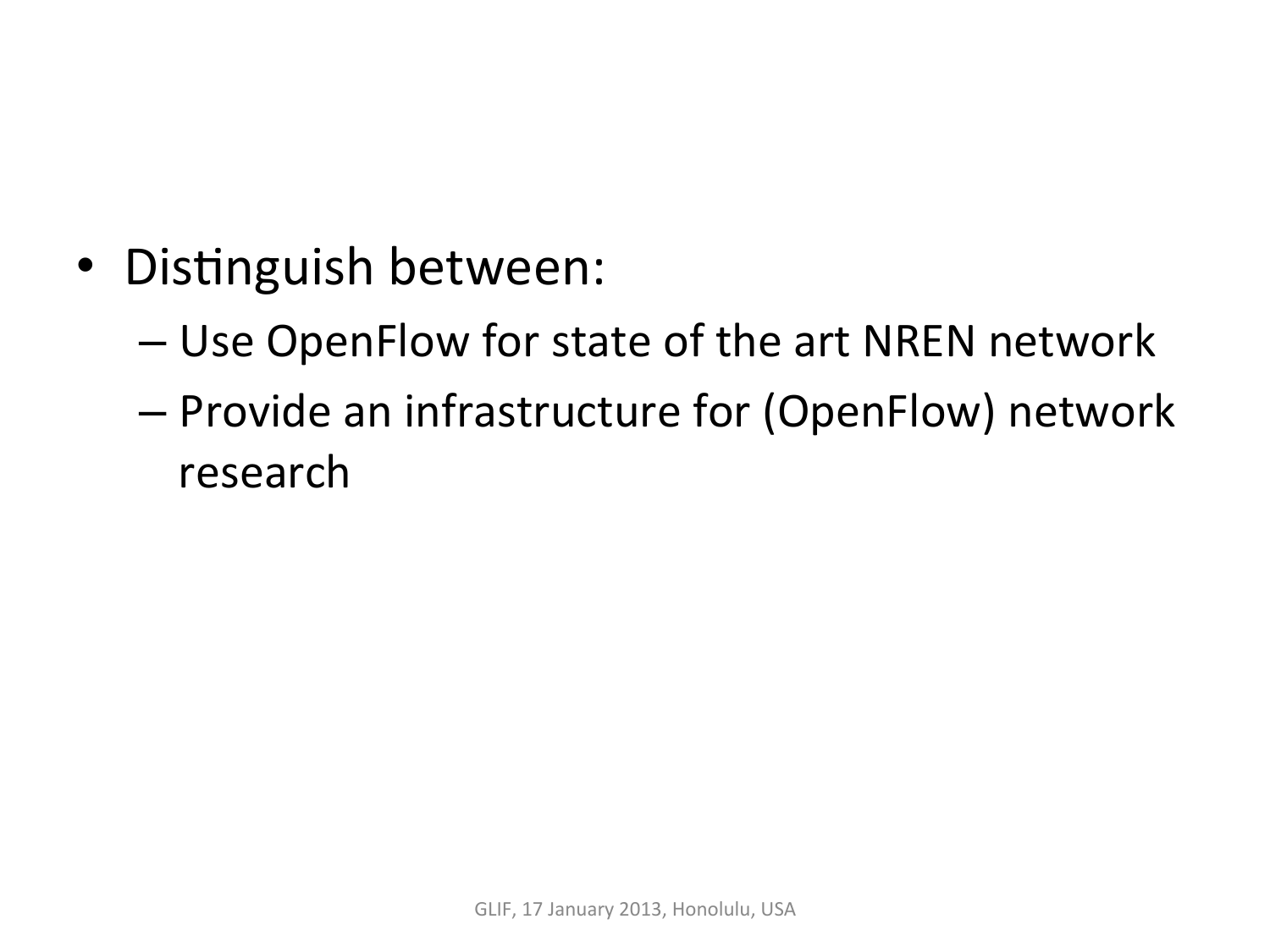# Requirements (1/2)

- Maximum flexibility and few assumptions
	- $-$  Not tied to middleware of GENI, Ofelia, JGN-X, ...
	- $-$  The multi-domain OpenFlow testbed should support them all at the same time
	- $-$  Allow networking concepts beyond packet and circuit switching
- Interconnect OpenFlow testbeds (of different NRENs, etc)
- Give OpenFlow network researchers access to resources in other OpenFlow testbeds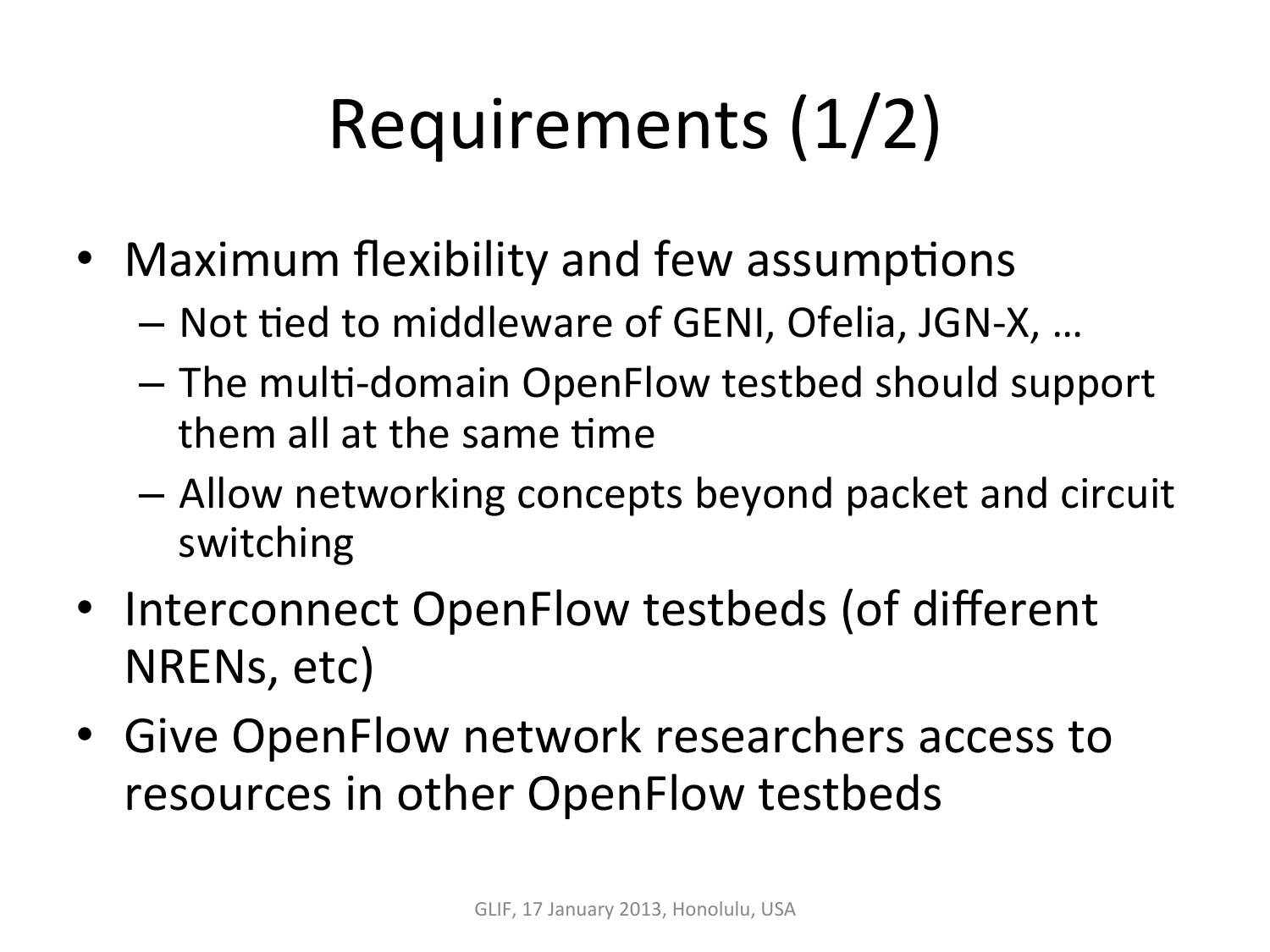# Requirements (2/2)

- Provide an infrastructure to network researchers to investigate inter-domain SDN architectures
- Preferably have multiple links between OpenFlow testbeds to allow experimenting with:
	- $-$  Multihoming
	- $-$  Multipathing
	- Looped topology
	- Traffic engineering
	- etc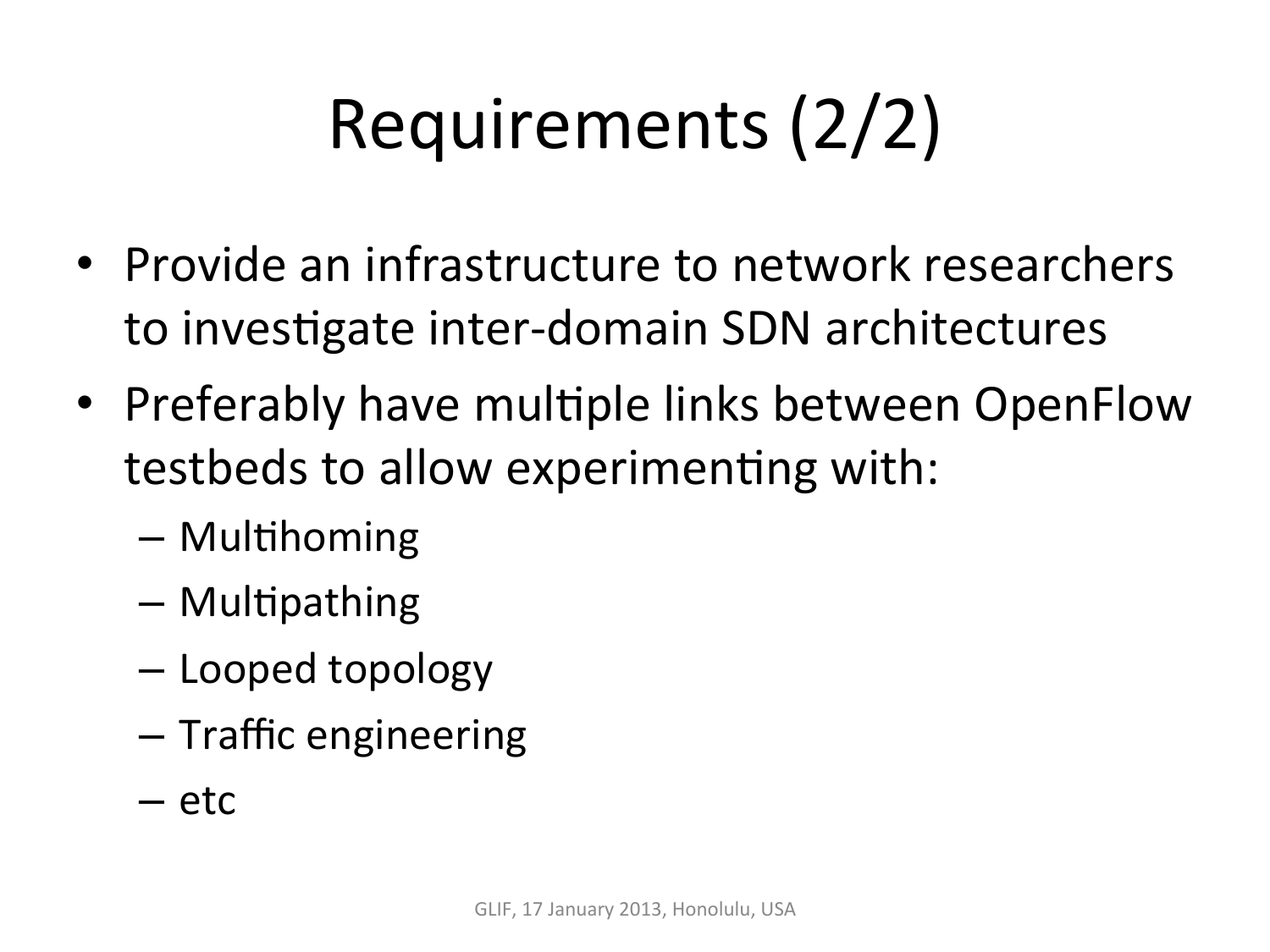#### Inter-Domain OpenFlow Topology

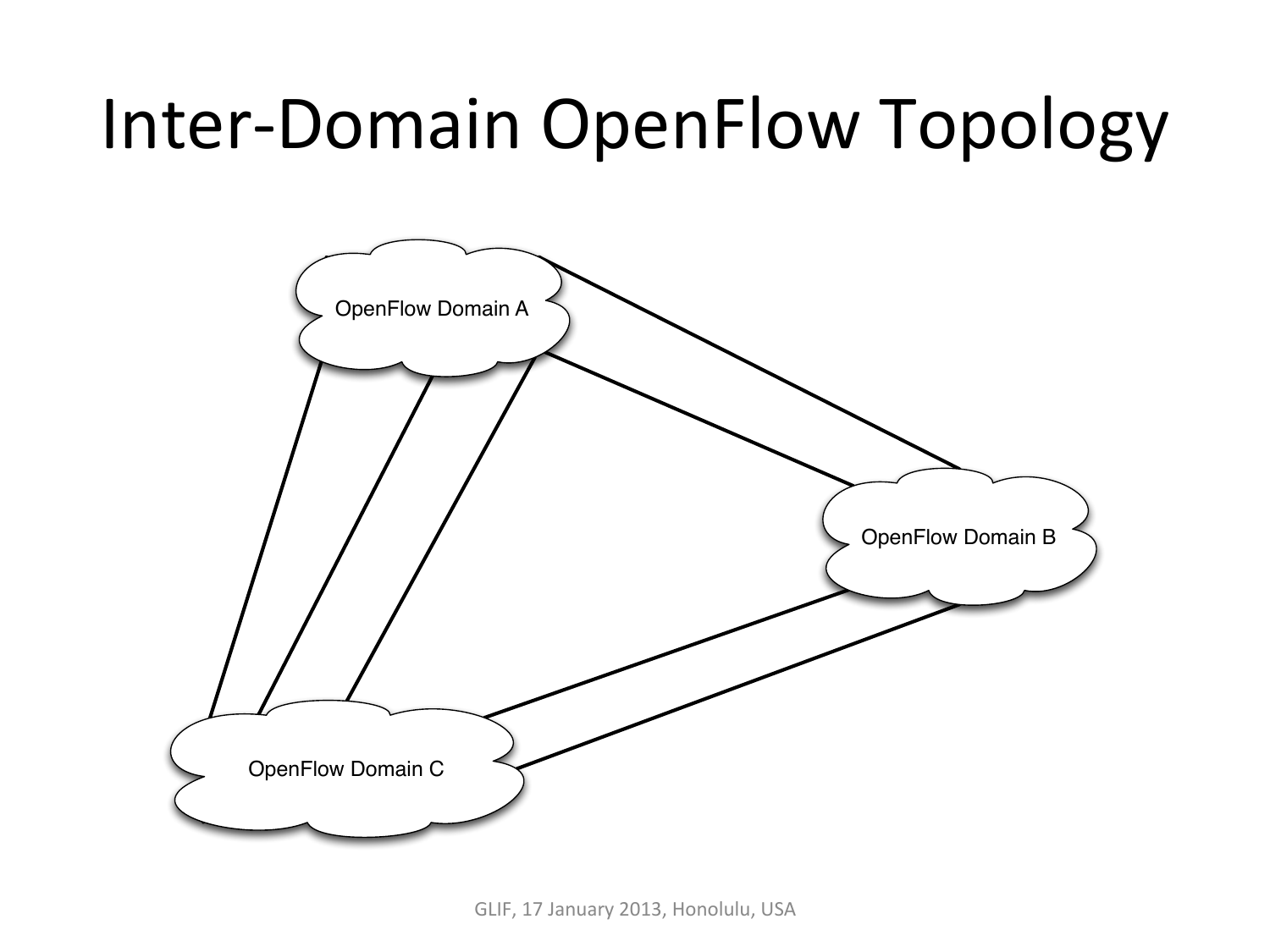## Virtualisation or Segmentation?

- Build a virtual OpenFlow testbed on top of the physical OpenFlow testbed
- Researchers want their own set of interconnected (virtual) OpenFlow switches in each domain
	- Virtual switches on a shared infrastructure
- Similar to VMs in a cloud
	- $-$  But in a cloud MMUs and pre-emptive multitasking can be used to map multiple virtual address spaces to one shared physical address space
	- $-$  OpenFlow header space cannot be shared in the same way, it can only be segmented (e.g. with flowvisor)
- Limited scalability until we have an MMU equivalent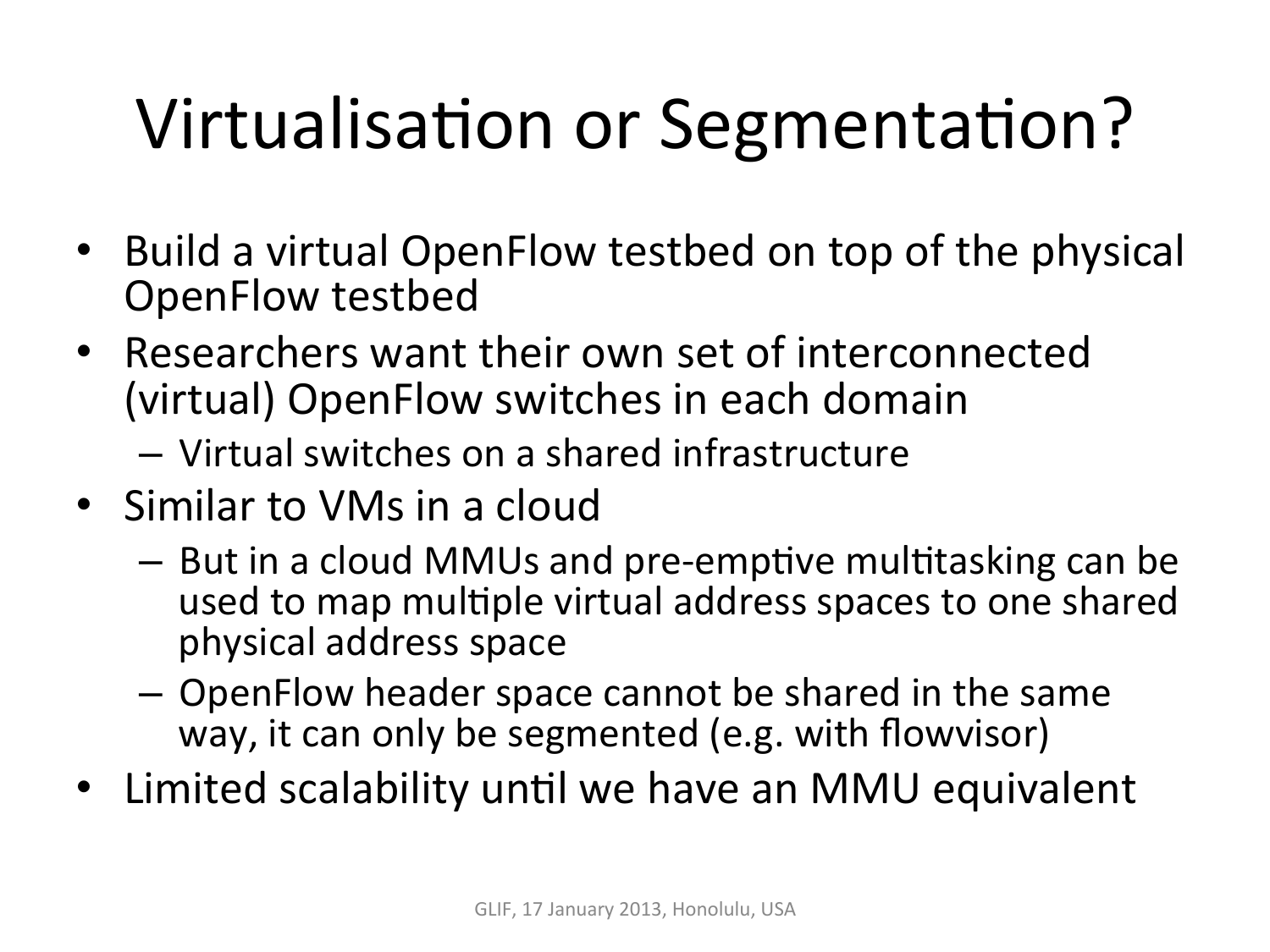## Inter-domain OpenFlow

- Flowvisor's *flowspace* concept is a form of segmentation
- Possible solution:
	- $-$  Request flowspaces in each domain
	- $-$  Flowspaces on each side of an inter-domain link should be chosen such that (all) packets sent on the link are matching the flowspace on the other side (header space out intersects with header space in)
- Network researchers should be able investigate different information exchange models (network providers should not make assumptions about it)
- GENI/Ofelia/JGN-X/etc middleware should be usable on top of such a segmented OpenFlow switch infrastructure